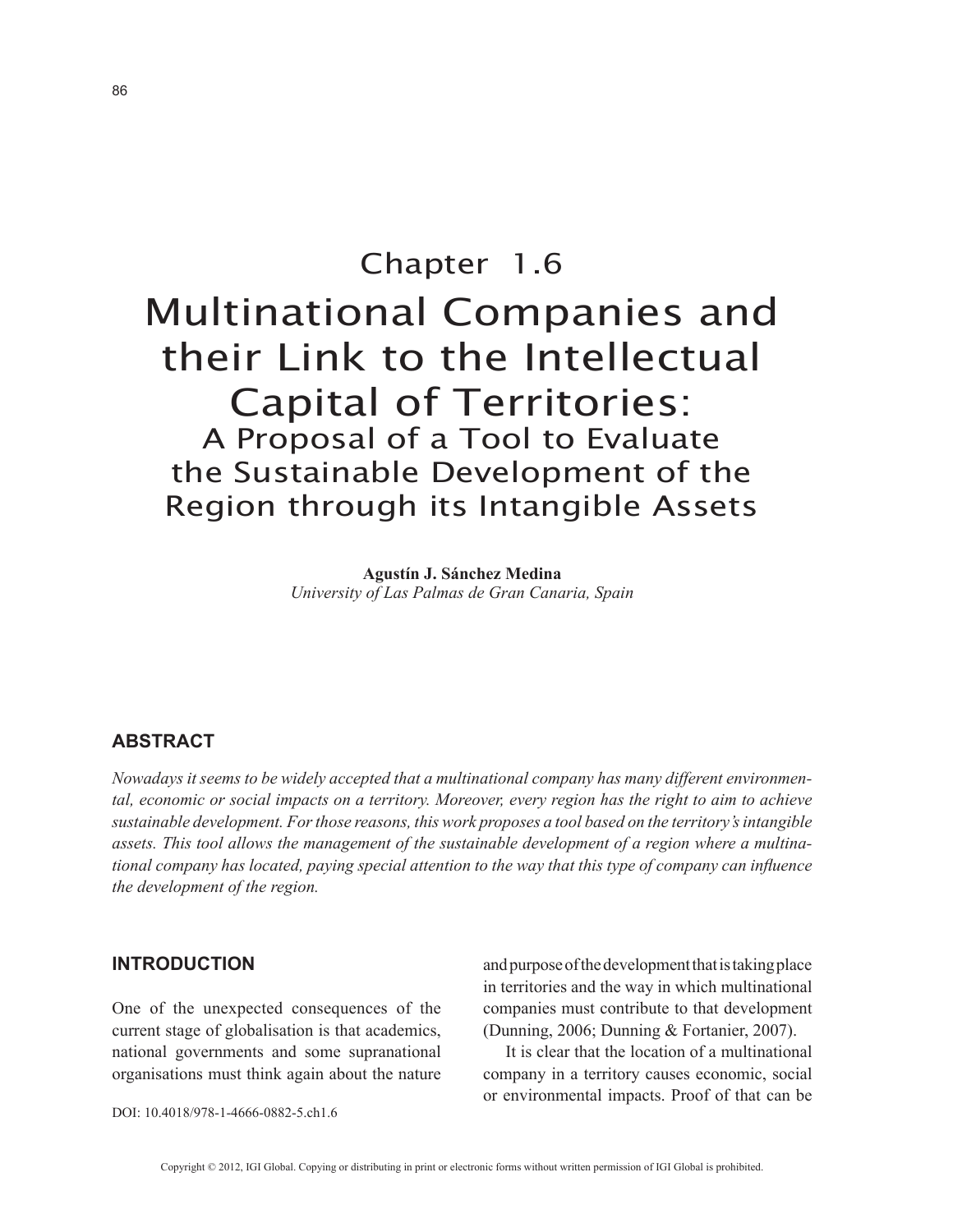found in the works of Cantwell and Iammarino (2001), Collings (2003), Dunning (2006), Dunning and Fortanier (2007), Escobar and González (2006), Evans (2003), Innes and Morris (1995), Kumar (2001), OECD (2000), Rondinelli (2007), Rondinelli and Berry (1999), Rosenzweig and Singh (1991), Yannaopoulus and Dunning, (1976) and Young *et al*., (1994) among others. The aforementioned impacts can be positive for the region, such as higher employment or the economic improvement of the regional suppliers of multinational companies, and that is why the territories themselves sometimes encourage the location of this kind of company (Evans, 2003; Yannopoulus & Dunning, 1976). However, there may also be negative effects, such as damage to the environment, or even serious problems such as those that occur when a determined region's economic and population growth is fundamentally based on the economic contribution of, and the jobs directly or indirectly created by, a multinational which, with the passing of time, decides to withdraw from the region.

Stiglitz (2002) states that the development of regions must be considered in a more balanced overall way, with higher social inclusion and in a much more participative way than previously. It is notable that economists such as Amartya Sen consider that the development of a region has to take into account, on the one hand, issues such as the decreasing of poverty, tyranny, the lack of economic opportunities and public services, government repression and, on the other hand, the promotion of free choice of opportunities, with freedom as the main aim of development (Sen, 1999). However, according to Dunning (2006), some multinational companies have not understood development in such a comprehensive way. In spite of that, corporative social responsibility is now becoming a more important issue for companies as a consequence of other issues, such as the financial scandals in which large companies like Enron and Worldcom (Escobar & González, 2006) have been involved, greater citizen awareness of social and environmental problems and the will to have a better image and customer loyalty. Moreover, companies have noticed that having a good reputation for social responsibility facilitates their access to funds and even improves their financial results (Williams *et al*., 1993). That is how concern for social responsibility has spread among multinational companies, and this is applicable in developed and undeveloped countries alike. A large number of multinationals have created volunteer environmental programs in order to manage the environmental impacts of their facilities, installations and operations more efficiently. Moreover, if these kinds of measures are always important, they are even more important when the multinationals are located in undeveloped countries with sensitive environmental and social conditions and non-existent or underdeveloped legal regulation (Rondinelli, 2007).

In his well-known work "*The Prince*", Nicolas Maquiavelo states that, when the Prince wants to gain prestige, he must take grand actions, set an example in the inner affairs of the Principality and be a true friend. The Prince must also avoid the things that could make him hated or despised (Maquiavelo, 1998). Making a parallel between those words and a multinational's social responsibility to the territory where it is located, we could say that its image improves when the company is involved in great actions that are positive for the sustainable development of the region, when it establishes internal practices that are coherent with this kind of development and when it is really in tune with the region's authorities and inhabitants and pursues a common objective with them. Moreover, companies should avoid bad practices that could lead to image problems among the population.

In spite of that, there is still some debate among experts about corporate social responsibility. Some of them think that companies, as legal entities, have just two kinds of responsibility: to earn money for their shareholders and to comply with the legal regulations to which they are subject. However,